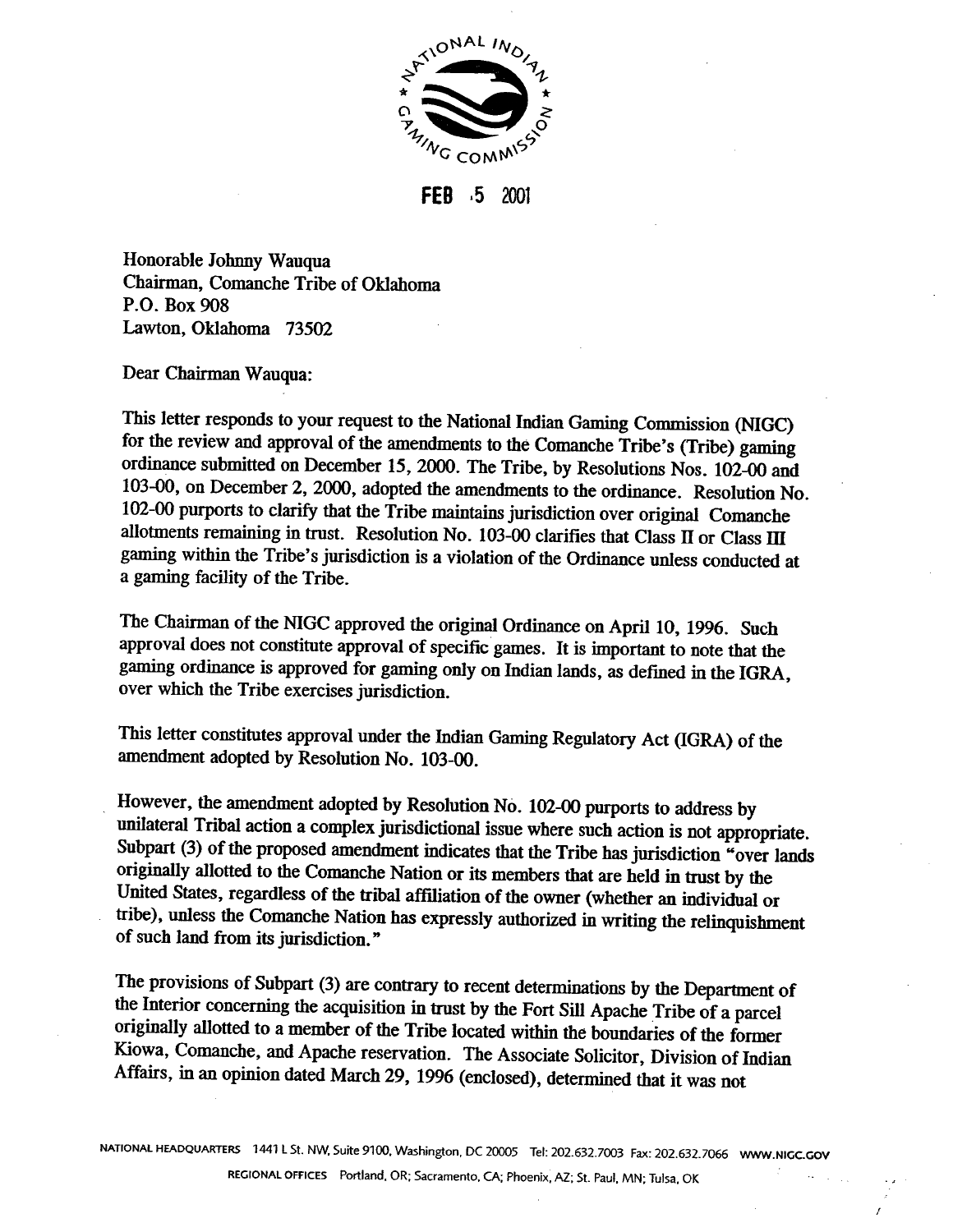necessary for the Fort Sill Apache Triie to seek the consent of the other **three** tribes prior to taking the parcel in trust. Further, the Associate Solicitor determined that the Fort **Sill**  Apache Tribe has jurisdiction over the transferred parcel. In reliance on this opinion, the transfer to the Fort Sill Apache Tribe was accomplished, culminating in the execution of the deed on March **24, 1999** (see enclosures). The MGC corresponded with you concerning this matter by letter dated September 1, **1999** (enclosed).

**Since** the provisions of Subpart (3) of the amendment proposed by Resolution No. 102-00 concern land having status comparable to that of the Fort Sill Apache acquisition, this amendment is disapproved.

**Thank** you for submitting the amendments to the tribal gaming ordinance of the Tribe for review and approval. The **NIGC** staff and I look forward to working with you and the Tribe in implementing the **IGRA.** If you have questions or require further assistance, please contact Ms. Frances Fragua at **2021632-7003.** 

Sincerely yours,

Monti Wew

Montie **R.** Deer Chairman

Enclosures

cc: William R. Norman, Jr., Hobbs, Straus, Dean & Walker, **Norman,** Oklahoma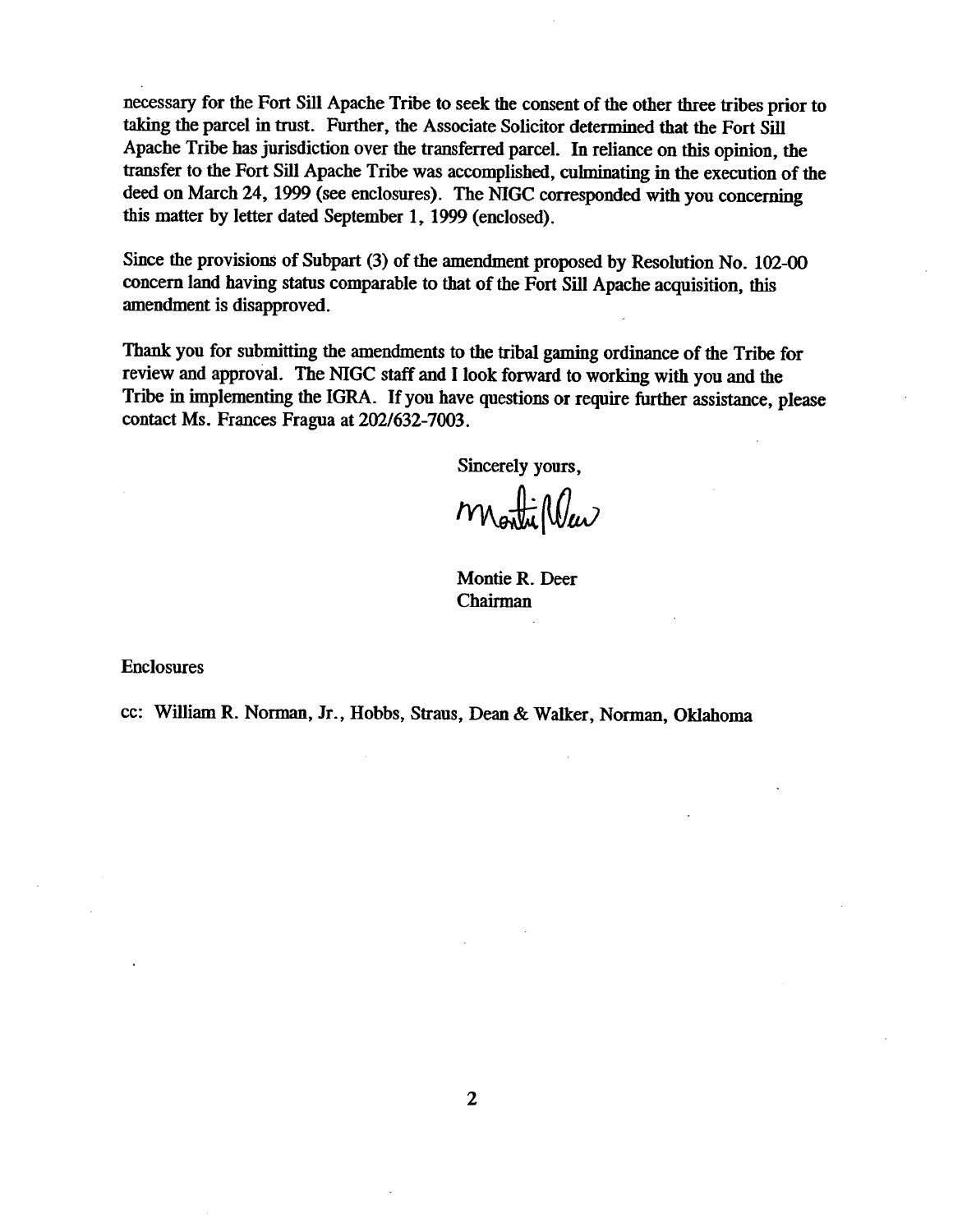

## **COMANCHE TRIBE RESOLUTION NO.**  $103 - 00$



## **RESOLUTION**

- WHEREAS, The Comanche Tribe is a federally recognized Indian Tribe with a constitution approved by the Secretary of the Interior on January 9, 1967, to safeguard tribal rights, powers, and privileges to improve the economic, moral, educational, and health status of its members; and
- WHEREAS, The Comanche Business Committee is the duly elected official body designated to conduct business for and on behalf of the Comanche Indian Tribe; and
- WHEREAS, The Comanche Indian Tribe has continuously owned and operated a High Stakes Indian Bingo (Class 11) since July 22, 1983; and
- WHEREAS, The Comanche Indian Tribe has committed itself to promote, protect, and preserve the general welfare and interest of Indian gaming tribes through the passage of the Comanche tribal gaming ordinance and the development of sound policies and practices with respect to the conduct of gaming activities in Comanche Indian Country within the Kiowa, Comanche and Apache Reservation;

**NOW THEREFORE** BE **IT** RESOLVED, That the Comanche Business Committee hereby approves the attached amendment to Section 15(a) the Comanche Tribe of Oklahoma's Tribal Gaming Ordinance, and

**BE** IT **FURTHER** RESOLVED, That the Comanche Business Committee having exercised its legislative authority and duly enacted the attached amendment, submits said amendment, pursuant to the Indian Gaming Regulatory Act and 25 CFR Part 522, to the National Indian Gaming Commission for approval by the Chairman of the Commission.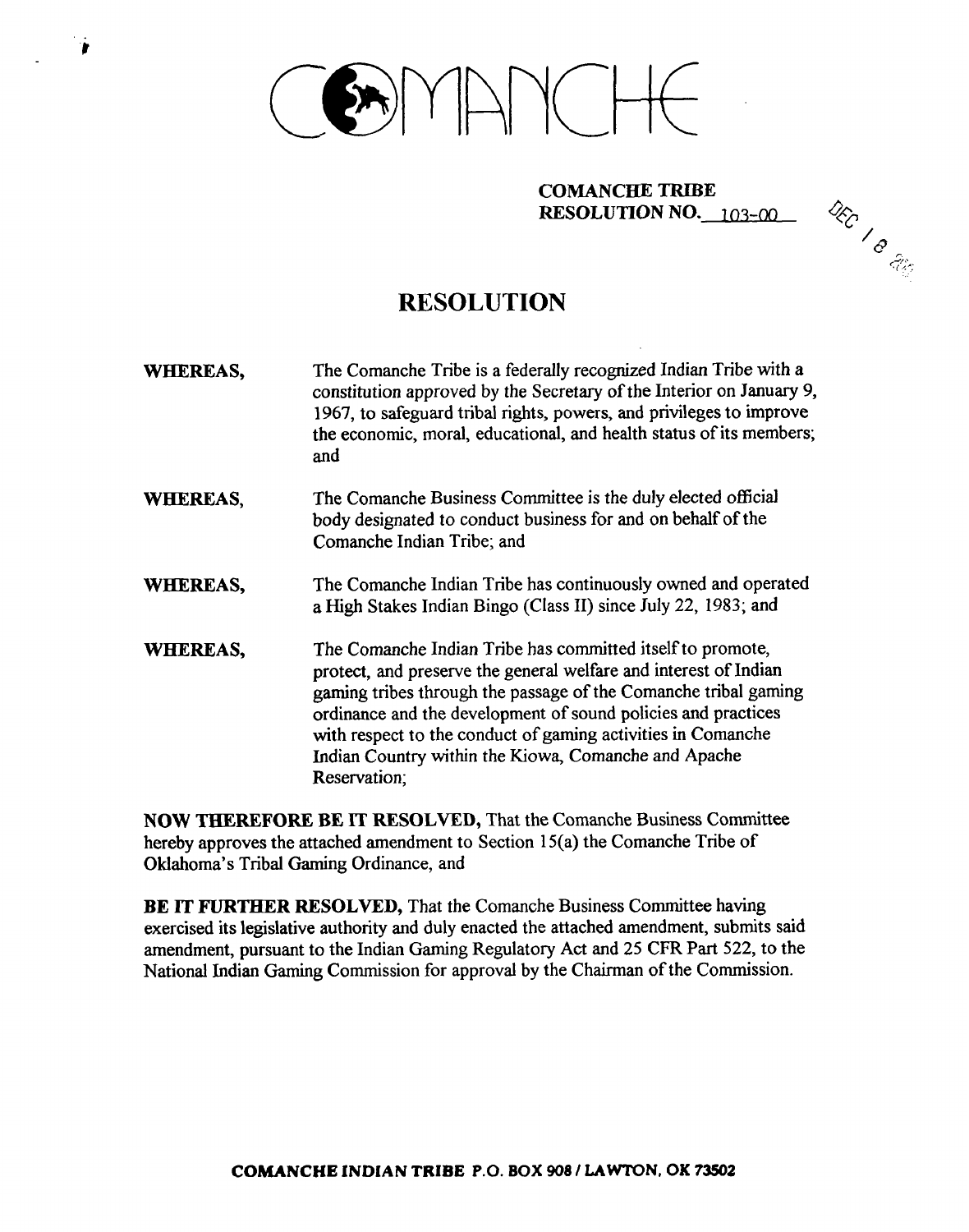**The foregoing resolution was fully adopted at a regular meeting of the Comanche**  Business Committee held on the **1** day of **December**, 2000, at the Comanche Tribal The foregoing resolution was fully adopted at a regular meeting of the Coman Business Committee held on the  $\alpha$  day of **Cecember**, 2000, at the Coman Complex, Lawton, Oklahoma, by a majority vote of  $\alpha$  for,  $\alpha$  against **abstaining, a quorum being present.** 

Current de Louis

**ATTESTED:** 

 $\boldsymbol{J}$ 

**n** Thomas Thomas Chibitty, Secretary/Treasurer